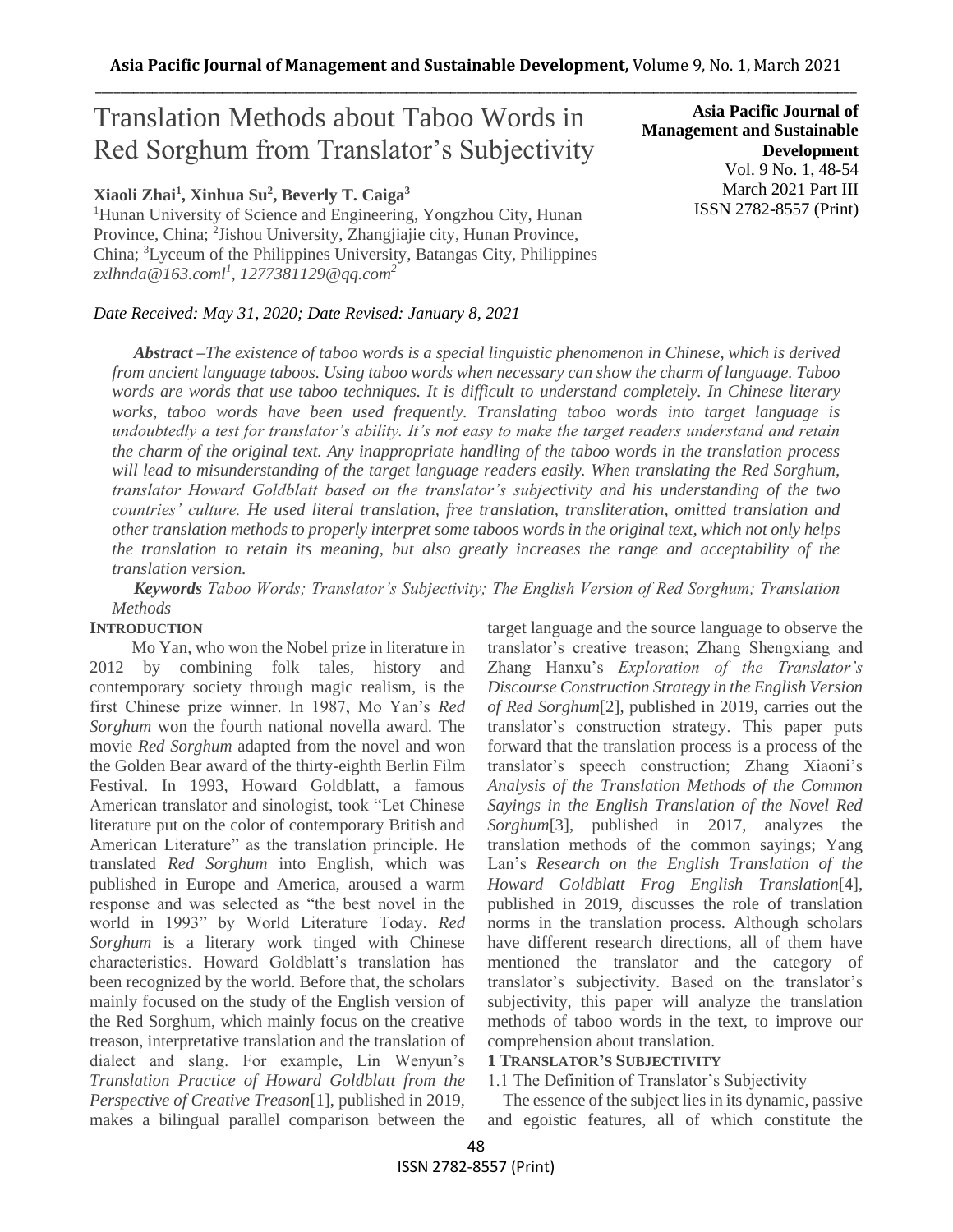translator's subjectivity, or we can call it the subjective initiative. The translator is one of the important subjects of translation activities (some scholars believe that the subject of translation includes the reader, the original text, the translator, etc., which has not been accurately concluded yet)[5]. The importance of the translator in translation activities is obvious. In the process of translation, the appreciation, understanding and absorption of the original text by the translator directly affect the final translation. At the same time, the translator is also an important participant in the construction of national culture. He regards himself as medium of two languages and two cultures to communicate[6]. A real translator should not only master the target language and the source language, but also master the cultures of the two countries. According to scholars Cha Jianming and Tian Yu, "translator's subjectivity refers to the translator's subjective initiative in the whole process of translation in order to achieve the purpose of translation on the premise of respecting the target of translation. The translator has the status of subject, the characteristics of passivity and autonomy."(Cha Jianming, 2003) That is to say, in the process of translation, the translator should mobilize his own emotions, aesthetics and so on to make the "blank points" in his works concrete.

### 1.2 The Role of Translator's Subjectivity

Until the end of the 70s, with the "cultural turn" of translation studies carried out by foreign scholar Susan Bassnett, the subject of translation has been covered in the multicultural system for a long time and the cultural status of the translator has been marginalized. Venuti's "the translator's invisibility" critically examines the translation activities from the 17th century to the present. Theo Hermans's operation theory and Lefevere's rewriting theory have greatly improved the translator's position. When the translator changes from subordinate position to dominant position, people begin to pay more attention to the study of translator's subjectivity, and gradually go deeper. Before the cultural turn, the translator is limited to the original text and becomes the slave of the original text. The translation must obey the original text. After the cultural turn, scholars put forward that the translation should "betray" the original text and the translator should become the creator. The translation theories put forward by Lu Xun, Fu Lei and Lin Shu all emphasize the irreplaceable role of translators in translation activities. Yang Wuneng, the first theorist who explicitly put forward the subjectivity of translation, pointed out that the translator has the subjectivity, and

the translator is the core of the creative process and information transmission.

1.3 The Characteristics of Translator's Subjectivity

Li Deshun said that the first prerequisite for the implementation of subjectivity is to respect the laws of translation, and then to play its subjective initiative, which constitutes the basic characteristics of subjectivity, so as to highlight the translator's cultural awareness and character, as well as aesthetic creativity (Li Deshun, 1987). Just as a thousand readers have a thousand Hamlets, each translator creates a unique translation. Moreover, the translator's subjective initiative is limited by many other factors, such as humanities, geography, history and so on. Everyone laughs that "The translator is a dancer in chains". The translator can't rewrite the original text at will. If the translator changes the meaning of the original text completely, it will lose the meaning of translation. Translation has become a creative activity. On the premise of respecting the original text, the translator should show relative subjective initiative in order to achieve specific purposes[7].

#### **2 TABOO AND TABOO WORDS IN RED SORGHUM**

2.1 The Origin of Taboo Words

Taboo word originated from Xia and Shang Dynasties, which was used to maintain the feudal rule, generally linked with the system[8]. According to Chinese Dictionary, taboo words generally include two aspects: to avoid speak something directly or show respect to the honorable man. [9]On one hand, it is related to reproduction and excretion; on the other hand, it is related to aging, disease and death. Therefore, our ancestors often need to use taboos. They summed up several kinds of taboo methods carefully. There are three main methods, namely, the method of changing words, the method of missing strokes and the method of empty words. There are mainly two kinds of taboo methods include of avoiding words and changing address. Today, taboo has become a way of euphemism. According to this concept, some of our common sayings, such as allegorical sayings and euphemisms, can be classified as taboos. Previous studies on taboo mainly focused on: the history of taboo, the function of taboo, the use of taboo in specific chapters, the impact of taboo on the system. Few people discuss the translation skills of taboo.

## 2.2 The Classification of Taboo Words

Generally speaking, taboos can be divided into three categories. One is used to avoid evil. It is human instinct to seek auspicious aspects and avoid ominous ones. People will choose to avoid evil when they encounter things that can bring disaster to themselves. The most obvious is the word "death". From ancient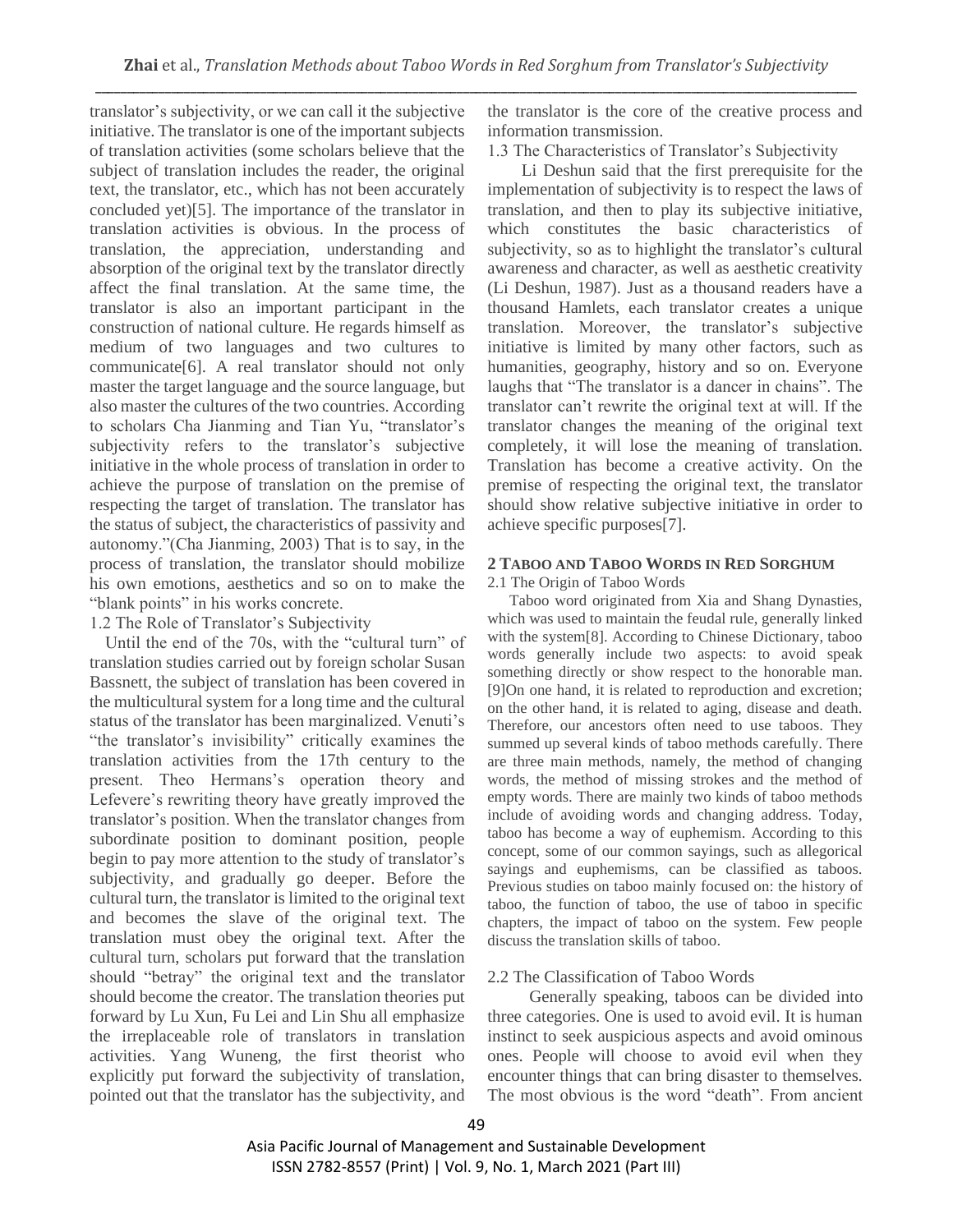times to the present, people are afraid of death, so whenever they encounter the word "death", people will use taboos, such as "he has gone" and "he has left", which are derived from people's thoughts of avoiding death. Secondly, to show respect for seniors, that is to say, to avoid the name of the noble person. The most typical is avoiding the emperor's name. In ancient times, the emperor was the supreme ruler, and ordinary people could not have similar name with him. To this day, many families still maintain the custom that the younger generation cannot have the same or similar name as the elder generation. Thirdly, words used to avoid vulgarity. people often say vulgar words, which are difficult to be elegant. In order to pursue language elegance, people often avoid vulgar words, which are mainly related to reproductive organs and physiological phenomena, such as "pee" is said to be "defecation". In addition, some indecent words in life should also be avoided. a smart little pole-shinnying monkey.

#### **2.3 TABOO WORDS IN** *RED SORGHUM*

There are a lot of common sayings, proverbs and local dialects in the *Red Sorghum*. Mo Yan once said, "Proverbs, allegorical sayings are the most familiar language he heard in his childhood, the spiritual atmosphere with which he grew up, and the first key to open his perception of the world." The skillful use of these languages makes him more adept at using taboos, which cannot be fully understood by Chinese native readers, and of course it is more difficult to translate them into English. Facing the *Red Sorghum*, a book full of Chinese local culture, Howard Goldblatt dealt with the taboo words differently according to his own understanding and the receptive ability of foreign readers, which made the Red Sorghum sell well overseas. Mo Yan once said at the meeting held by the Chinese Embassy in Sweden, "Translation is very important. I can't get the Nobel prize without the creative work of translators from all countries." It means that Mo Yan fully recognizes the importance of translation and affirms that translators should give full play to their subjectivity.

## **3 The Embodiment of Howard Goldblatt's Subjectivity in the Red Sorghum**

#### 3.1 Howard Goldblatt and Red Sorghum

In the process of translation, the translators' choice of text and translation strategy is the embodiment of the translators' subjective initiative. The translator's subjective initiative will inevitably be influenced by the times and psychology. Different translators will translate different works. Howard Goldblatt is known as "the chief translator of Chinese literature in the west". He is the literary translator who translates the most Chinese novels in the West. First of all, in terms of text selection, Howard Goldblatt, out of his preference for Chinese literary novels, translated works are basically novels, especially the majority of Mo Yan's works. Howard Goldblatt began to cooperate with Mo Yan since 1988. After his matched with the Red Sorghum, he translated Mo Yan's works for many times, such as the Wine Country, Big Breast and Wide Hips, The Life and Death Are Wearing Me Out, etc., what built a bridge for Mo Yan to win the Nobel Prize in literature. Howard Goldblatt was surprised when he first read the Red Sorghum, and determined to translate the book into English as Mo Yan's first work to meet foreign readers. Only out of own interests, and in their areas of expertise, can translators show their greatest enthusiasm and show their subjective initiative as much as possible. Secondly, Howard Goldblatt's translation strategy is also unique. Howard Goldblatt once said, "The author writes for the Chinese, and I translate for the foreigners. Translation is a process of rewriting." This point of view also fully reflects Howard Goldblatt's regard himself as the main body in the translation activities, so as to output Chinese novels and rewrite the original text to a certain extent. As for the fixed translation methods, he said, "I am different from many translators. I always rely on inspiration. The more I think about those theories, the more uncertain and flustered I am about the specific problems. I almost read a sentence, figure out what is the meaning of a paragraph, and then turn it directly, and finally look it back. If it's too far-fetched, it needs to be corrected. If it's too rigid, I will revise it a little." That is to say, in the process of translation, Howard Goldblatt thinks that feeling comfortable is the most important, and he won't stick to the tactics, which fully highlights the subjective initiative of Howard Goldblatt in the process of translation. However, through the study of the translation of the Red Sorghum, I think that Howard Goldblatt pursues literal translation as much as possible and presents the original text in front of the target readers at the greatest extent. In addition, Howard Goldblatt affirms Yan Fu's maxim of "faithfulness, expressiveness and elegance", and strictly selects the appropriate translation method according to these three words. In translation activities, we should translate the original text while being readers and translators.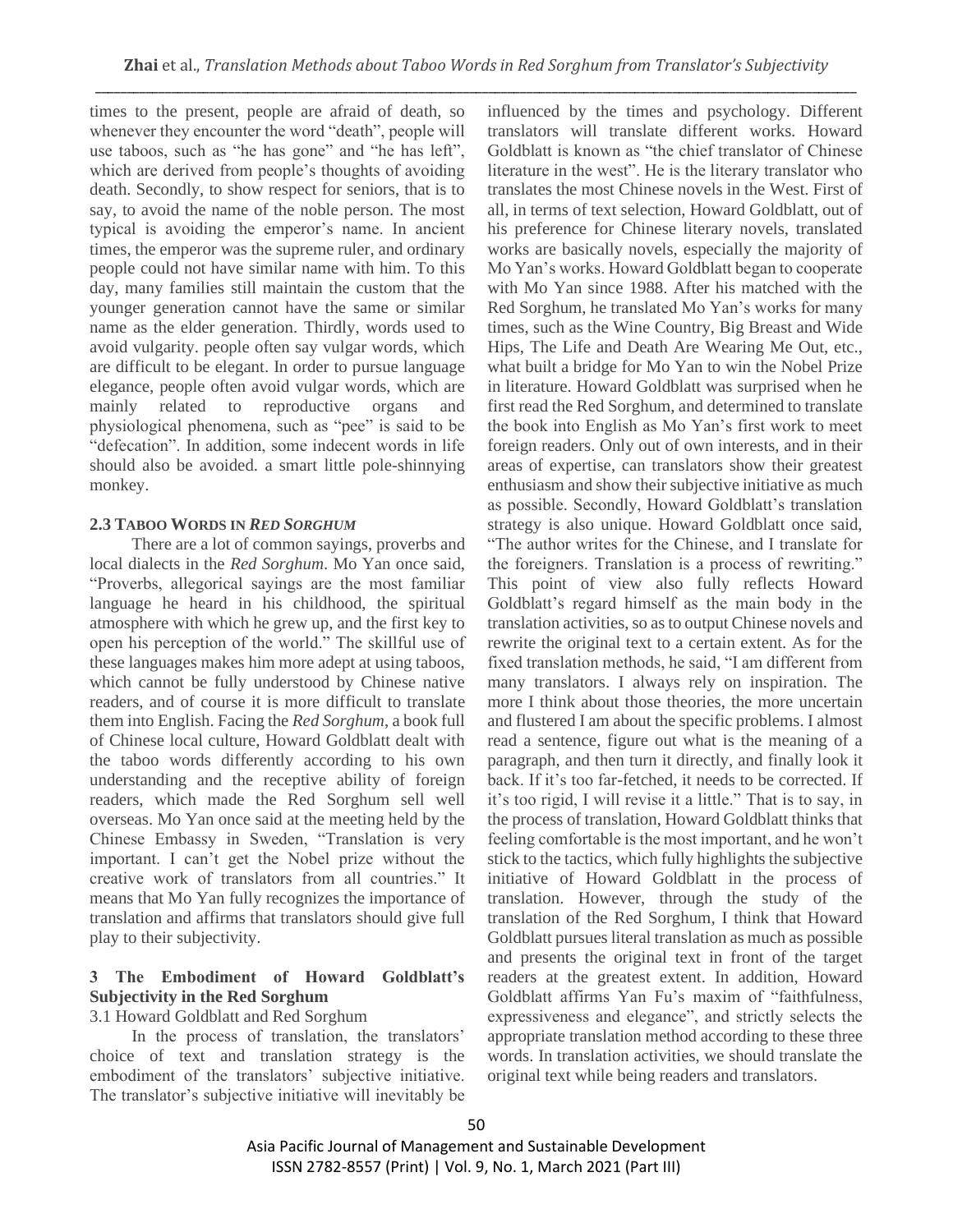#### 3.2 Translation Methods in *Red Sorghum*

In the *Red Sorghum*, there are a lot of taboos, including the taboo of sexy words, the taboo relating to death words, the taboo that shows family and country's feud, and the taboo against bloody scenes. First of all, the most common way to deal with it is literal translation and free translation. Zhang Peiji, the great master of literary translation, said in the early 1980s that the so-called literal translation is to keep the content of the original text and the form of the original text in the translation when the language conditions of the translation permit, especially to keep the metaphor, image, national and local color of the original text.(Zhang Peiji,1980) Every national language has its own vocabulary, syntactic structure and expression methods. When there is a contradiction between the ideological content of the original text and the expression form of the translation, free translation should be used. Free translation requires that the target text can express the content of the original text correctly, but it can not stick to the form of the original text.

3.2.1 Literal Translation

(7)从此爷爷奶奶鸳鸯凤凰,相亲相爱。[10]143 From that day on, Granddad and Grandma share their love like mandarin ducks or Chinese phoenix.[11]156

"Mandarin duck" is a kind of anatidae animal, which is famous for the good relationship between male and female partners. Mandarin duck is often used to describe the good relationship between husband and wife in Chinese. "Phoenix" is the king of birds in ancient Chinese legends, a symbol of auspiciousness and harmony, and a kind of spirit representing happiness. The author here uses "Mandarin duck" and "Phoenix" to describe the love of grandparents, and to show their happy life, which is actually a kind of taboo and is used to avoid vulgarity. Howard Goldblatt's literal translation here introduces concepts that are not available in English, so that Chinese culture can get the opportunity to accepted by foreigners.

(2) 爷爷说: "打开天窗说亮话, 要我干什 么?[10]184

"let' s open the skylight and let the sunshine in." Granddad said, "Just what you have in mind.[11]208 " Open the skylight and let the sunshine in" is a Chinese saying, which means to say it directly without concealing it. According to the definition of taboo, the proverb which is not directly explained but replaced by other words, can be regarded as taboo. In view of this saying, the translator here chooses to use literal translation to translate directly according to the literal

meaning. It is not easy for the readers to know its meaning in the first reading, associating this scene in his mind after reading this proverb is not difficult. Then, through the supplement of the next paragraph, the target language reader can not only understand the connotation and meaning, but also understand the Chinese saying, which can be said to achieve two things with one stone (3) 他知道我奶奶虽然年纪虽小, 但是肚里长牙,工于心计,绝不是一盏省油的灯。 今天这样对待自己,也许正是为了掩人耳目。 [10]132

She might be young, but she has teeth in her belly and could scheme with the best of us, no economy lantern. Maybe she was treating him like this today just in case there were prying eyes and ears.[11]146

"she has teeth in her belly" is an allegory, which is often used to describe people ' s ruthlessness and cruelty; "工于心计" is an idiom, which means good at planning with heart; "no economy lantern" is also a word with Chinese characteristics, which is often used to refer to people who are elusive and cannot be controlled. With the challenge of a whole sentence with Chinese characteristics, based on the translator's subjectivity, Howard Goldblatt chooses literal translation as his translation strategy, rather than expressing the author's original intention directly, showing the blank points in the target language readers. When I first read this translation, I thought that Howard Goldblatt didn't know much about the inner meaning of these words, leading to that he chose literal translation. After understanding Howard Goldblatt's translation views, I have some new ideas about this translation version. Howard Goldblatt has studied Chinese for several decades, of course, he understood its meaning, but if he use free translation, then Mo Yan's wonderful writing here will be abandoned. Although the target language readers are somewhat obscure, they retain the charm of Chinese, so that they have a better understanding of Chinese slang and taboo. In a word, the advantages of literal translation are greater than the disadvantages.

(4)"豆官,我想你娘。"

"豆官,我想吃你娘那两个插枣饽饽。"[10]28

" Douguan, I miss your mom."

"I feel like nibbling those date-topped buns of Hers." [11]31

"date-topped buns" here is Mo Yan's metaphor for women's breasts. It vividly describes women's breasts and avoids using explicit language. As mentioned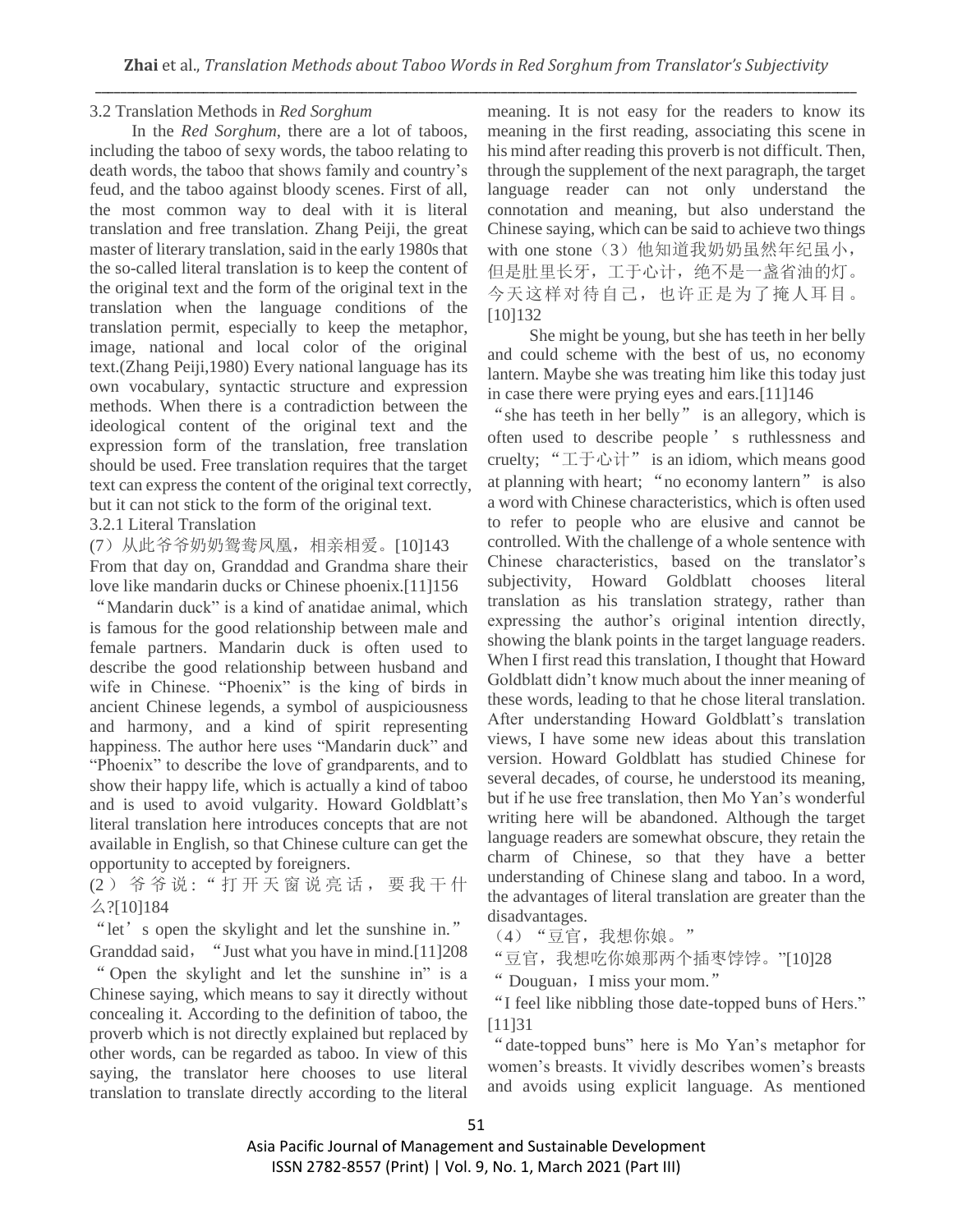earlier, this kind of words are used to avoid vulgarity. Howard Goldblatt translated directly according to the original text. Some translators can translate it directly as "breast", but Howard Goldblatt has been learning Chinese in China for many years, and he has also infected some oriental characters. He tends to express implicitly, so he doesn't choose direct and explicit words. Although foreign readers don't know what they mean at first sight, according to the context and the description of the author's image, they will soon understand the real meaning of the original text. At the same time, they will feel the originality of the author and the charm of Chinese. If "我想你娘" in the previous sentence can be translated into "I want to sleep with your mom" by free translation, it is more beneficial for the reader to understand the following translation, and it can also correspond to "he wants to sleep with my mom" in the following. Or after the translation of "date toped buns", it is added that this generation refers to "breast" to help readers understand it quickly.

(5)我奶奶是否爱过他,他是否上过我奶奶的炕, 都与伦理无关。[10]12

Whether my grandma ever loved him or whether he ever lay down beside her on the kang has nothing to do with morality. [11]<sup>15</sup>

"上奶奶的炕" mentioned here is not simply climbing on the Kang, but refers to the unclear relationship between men and women, which is also a kind of taboo. Howard Goldblatt points out the inner meaning and replaces it with whether he sleeps beside his grandmother. It's still a bit obscure, but it's clearer than the original text and highlights its meaning. Kang is a direct transliteration, because there is no Kang in foreign countries, and there is no similar one, so free translation cannot be carried out. Howard Goldblatt once again concretized the blank point of Kang and transliterated it directly. Just like the word "tofu", because there is no such food as tofu in foreign countries, the translation is directly translated into tofu. With the cultural exchanges, the concept of tofu has been in the minds of foreigners. The direct transliteration of "Kang" to foreign readers can also increase foreign readers' understanding of Chinese tradition.

3.2.2 Free Translation

(6)罗汉,你家那个老长工他…和你的奶奶不太 清白。[10]11

Arhat, your family's foreman…something fishy between him and your grandma.[11]14

"不太清白"originally refers to improper conduct and blemish. Later, it was extended to describe the ambiguous relationship between men and women. This is what the old lady said to me, implying the relationship between Liu Luohan and my grandma. In fact, the old lady thinks that Liu Luohan's relationship with my grandma is not proper, but I'm still young. What she said in front of me is more obscure, which is also a reflection of taboo. According to his own aesthetics, Howard Goldblatt gives full play to his subjective initiative, chooses free translation method, and directly points out that the original "is not clear" as "fishy" (suspicious). This word is similar to the meaning of suspicious, but more used in informal occasions, which is consistent with the original situation—the old lady and "I" are gossiping. Howard Goldblatt's translation of this part is very accurate, not only considering the acceptability of the target language readers, but also restoring the verve of the original.3.5 Translation of Linguistic Culture-loaded Words in Life and Death Are Wearing Me Out

(7)我爷爷说:"老爹,你这是在给我吃宽气顺心 丸。"[10]127

"Old uncle, you're just saying that to make me feel good." [11]140

Mo Yan used the phrase "宽气顺心丸" here, which is a common saying in Chinese, and it means to make people feel relieved. Chinese always use vivid words, which is both funny and humorous, as if a real picture unfolded before readers. Comparatively speaking, English words have less room for readers to conceive association. Considering the cultural differences between the two sides, he chose free translation, which is simpler, clearer and more acceptable. Although he lost the Chinese charm, the free translation here is the best way for the target readers.

(8)杀了和尚,他逃离山庄,三教九流都沾过边, 后来迷上了赌钱,赌技日新月异,精益求精,铜板 上的锈迹把双手都染绿了。[10]110

Granddad fled the village after the incident, taking odd jobs and finally getting hooked on gambling. Over time his skills improved, until the copper coins that passed through his hands strained his green finger.[11]125

"三教九流" used to refer to various religious or academic schools. It also refers to people who engage all kinds of jobs in society. He killed people and set fire in zhan'ao. Yu Zhanao did everything he could to earn money. So the author used "三教九流" here to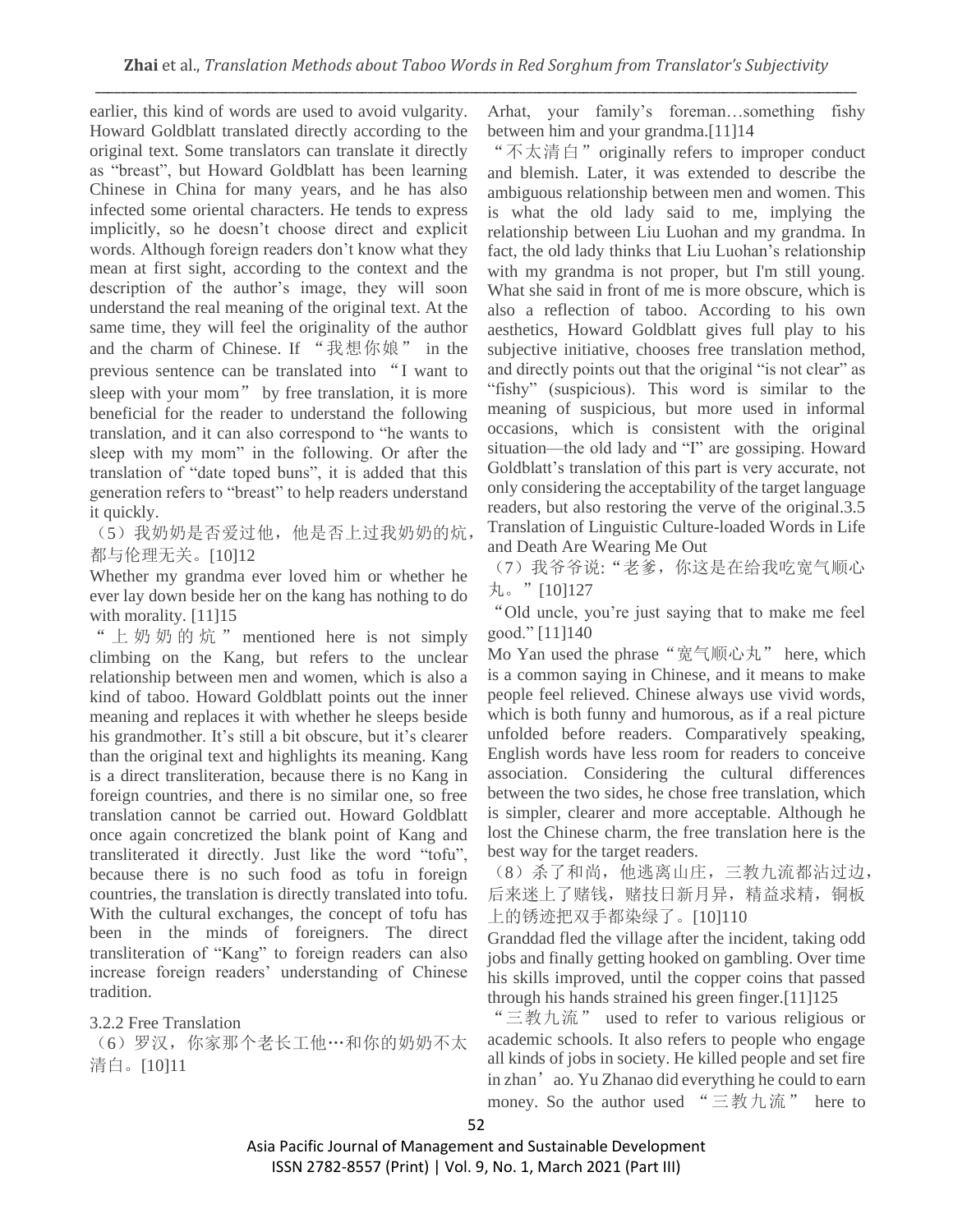describe that Yu Zhanao did many miscellaneous things. There are no three religions and nine schools in the culture of the target language readers. So this kind of words with both cultural characteristics and historical and cultural characteristics, literal translation will only backfire and increase the difficulty of the target language readers. Howard Goldblatt himself is an American, familiar with American culture and readers' acceptance level, so he chose the word "odd jobs" that readers are familiar with. This phrase is translated into scattered work, chores, similar to "三教九流" and is a common word used by Westerners. However, something missing is that the word "三教九流" has a derogatory meaning, while "odd jobs" has no emotional color, which does not include crimes or other immoral behaviors. For example, if Howard Goldblatt changed "taking odd jobs" to "involving various jobs even crimes", it might be better.

## 3.2.3 Ellipsis

In addition to the common literal translation and free translation, Howard Goldblatt also omitted some words and sentences according to the specific situation. In other words, the original text does not use taboo, but the translator uses taboo. Because the original text has an obvious attitude of family feud, or some jargon, dialect, the translator is concerned about the preferences of the target language readers, omitting some offensive words and sentences, and using the method of missing words in taboo, which is to take the overall situation into consideration and take measures according to local conditions.

(9)东洋鬼子魂儿散,纷纷落在地平川。[10]156 Jap souls scattered across the plain, ne'er to rise again.[11]170

Through the narration of "I", the Red Sorghum family describes the heroic and tragic life story of "my" ancestors in Gaomi northeast during the Anti-Japanese war. Under the background of the Anti-Japanese War, the relationship between China and Japan is terrible. The appellation of Japanese in the article also fully shows this kind of antipathy, such as "鬼子" and "狗娘养的". But translators and target language readers, such as Westerners, have no such feelings towards the Japanese, especially if they want the book to go out of the world, they can't bring obvious feelings of Japanese hatred. Although the author does not want to use taboo, the translator does according to the actual situation. "鬼子" is replaced by the "Japanese", sounds more objective.

(10) "朋友——请不要误会——我们是八路军胶 高大队——是抗日的队伍---"高粱地里那个人又 在喊, "请回话,你们是哪个部分!" 爷爷说:"土八路,就会这一套。"[10]190

" Comrades-we ' re the Jiao-Gao regiment-antijapanese troops!" the man in the sorghum field yelled.

"tell me, whose troops are you." "Damn them!" Granddad cursed. "all they know how to do is shout." [11]198

The speaker Yu Zhanao has dual identities. He is not only a bandit who kills people and sets fire, but also a hero who resists Japan and saves the country. Yu Zhanao has killed both Japanese and Chinese compatriots, but in terms of the situation at that time, Yu Zhanao was a hero, who cannot be neglected. So Yu Zhanao ' s attitude towards the Eighth Route Army is complicated. There are both hero ' s sympathy and sneer's hatred. So Mo yan use the word "土八路", which is slightly derogatory. Howard Goldblatt did not want to destroy the image of Yu zhanao, nor to discredit the Eighth Route Army, so he once again based on the translator's subjectivity, according to his own judgment, did not use the derogatory " $\pm$ 八路" or use other words instead. He choose to directly omit here and avoid talking about it. (11) "县长说抽大烟拔豆芽,一码归一码。"

(省略未译)[10]146

This is an allegorical saying. In the past, smoking cigarettes and pulling bean sprouts would pile up one yard at a time. Later, it led to the allegorical saying of returning one yard at a time. Allegorical saying is a special phenomenon in Chinese. Although Howard Goldblatt has been learning Chinese in Taiwan for a long time, it is really difficult to translate the complex allegorical saying. Even if it is translated reluctantly, it will only make the target language readers confused and interfere with the context understanding. Therefore, the translator, Howard Goldblatt, chooses to omit this sentence directly, which is also a method to avoid it. Here I think free translation is also feasible, for example, "The country chief has said that there are differences between these two things."

## **CONCLUSION**

As a special language phenomenon, taboo has become an indispensable part of daily life. We may use taboos out of politeness, elegance or even a sense of humor. Compared with the Chinese, Westerners speak more directly, rarely in a roundabout way, and naturally